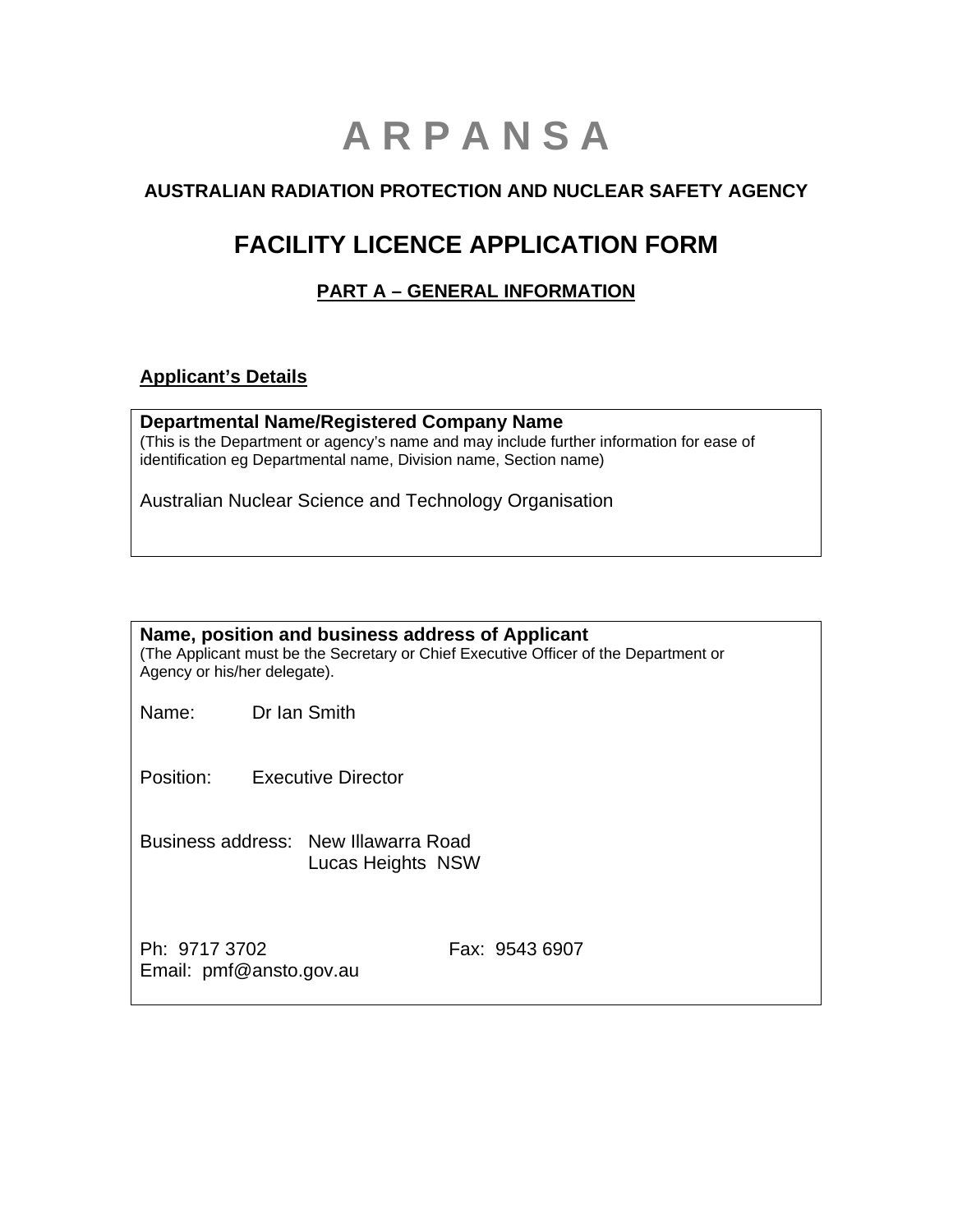## **Nominee's Details**

If the Applicant (the Secretary or CEO) is sufficiently removed from the facility that they cannot demonstrate effective control, the name and contact details of a nominee must also be provided. Generally the Applicant's nominee will be the Manager of a department or agency's operation at the site of the controlled facility.

| Name, position and business address of Nominee |                                                           |
|------------------------------------------------|-----------------------------------------------------------|
| Name: Dr R F Cameron                           |                                                           |
| Position:                                      | <b>Chief of Operations</b>                                |
|                                                | Business address: New Illawarra Road<br>Lucas Heights NSW |
| Ph: 9717 3733                                  | Fax: 9543 1452                                            |
|                                                | Email: ron.cameron@ansto.gov.au                           |

# **Information About the Controlled Facility**

| A detailed description of the purpose of the controlled facility<br>Please provide details on the purpose of the controlled facility |
|--------------------------------------------------------------------------------------------------------------------------------------|
| See attached document RRRP-7200-EBEAN-001, section 2.                                                                                |
|                                                                                                                                      |
|                                                                                                                                      |
|                                                                                                                                      |
|                                                                                                                                      |
|                                                                                                                                      |
|                                                                                                                                      |
|                                                                                                                                      |
|                                                                                                                                      |